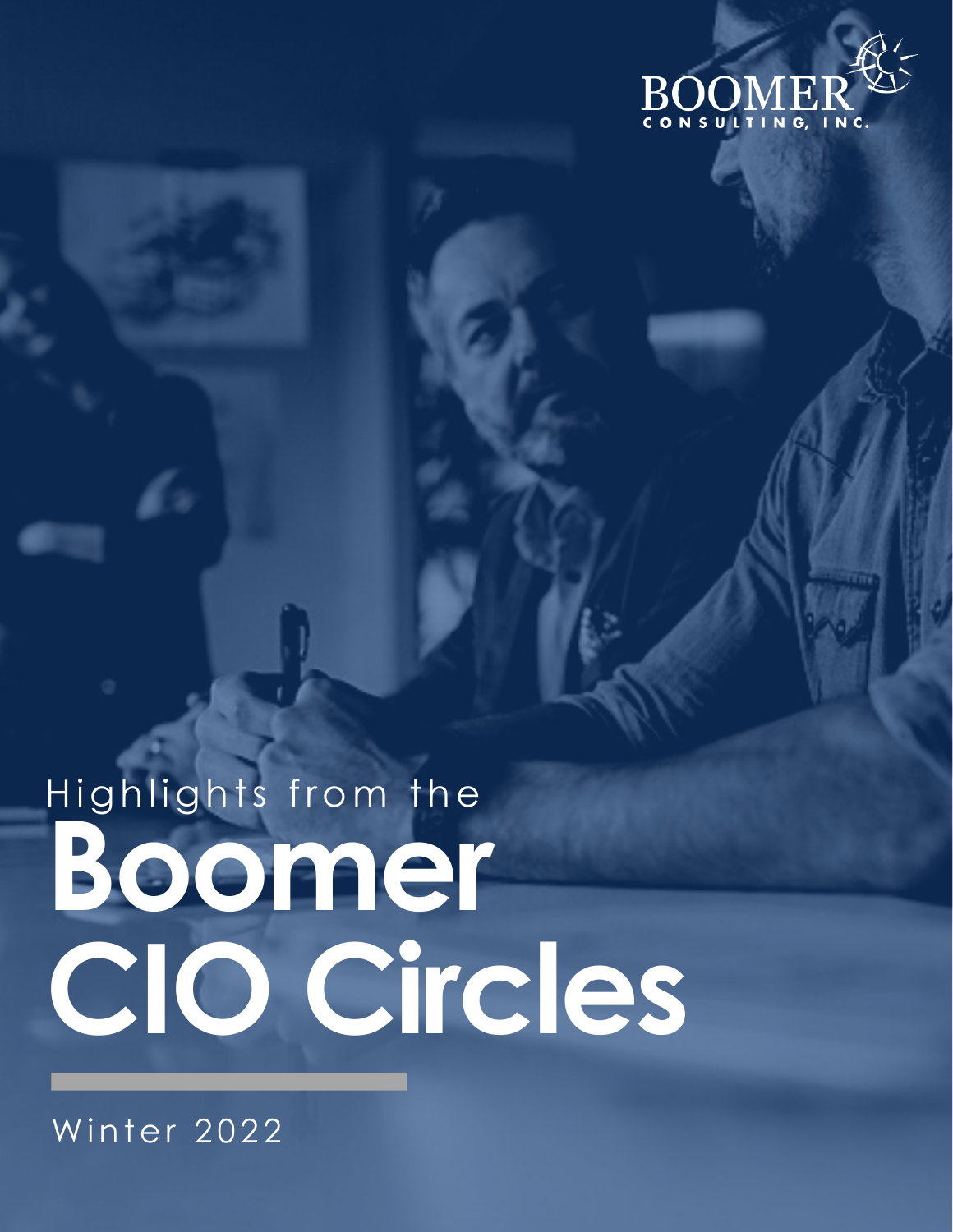

# **Topic Highlights from The Boomer CIO CircleTM 2022 Winter Meeting**

The Boomer CIO Circle<sup>TM</sup> is a community of IT leaders from forward-thinking firms who are committed to aligning technology and strategy at the highest levels. Members focus on developing the skills necessary to improve leadership beyond technology. Learn more at www.boomer.com.

This February, our members met virtually. As always, the discussions were lively and insightful as each member shared perspectives on the challenges and opportunities facing their firm and the profession.

#### • **Innovation in Action**

- o Staying informed about the latest technology trends is key to continuing innovation and building your firm's future success.
- o Members and BCI consultants shared the most exciting innovations they've seen recently and presented them to their peers, including Data Snipper, Boomi, Ice Breaker Bot in Teams and Anduin.

## • **Book Discussion**

- o Before the meeting, Marc Staut summarized and facilitated a discussion on three books: *Effective Data Storytelling: How to Drive Change with Data, Narrative and Visuals* by Brent Sykes; *The Data Detective: Ten Easy Rules to Make Sense of Statistics* by Tim Harford; and *Winning with Data: Transform Your Culture, Empower Your People and Shape the Future* by Thomasz Tunguz and Frank Bien.
- o Members could read any of these books that piqued their interest prior to the meeting. We engaged in a brief conversation about highlights and takeaways from the books.

## • **Data, Dials and Dashboards: Creating Compelling Communications**

- o When used properly, data visualizations can inform business owners and decision makers with key insights, trends, successes and opportunities.
- o In this interactive workshop, we focused on how to shape and deliver a compelling data narrative and what to include in a strategic IT dashboard.

## • **Sponsor Overview: Netgain**

- o Our sponsor, Netgain, provided an overview of who they are and how they help take firms to the cloud and provide IT as a service.
- o Members received information they need to ask informed questions and continue the discussion into the afternoon and evening.

## • **CIO Exchange/Accountability Review**

- o During an interactive roundtable discussion, members shared their top three strategic projects and best practices from real-world experiences.
- o Some of the projects discussed include RPA using Automation Anywhere, client experience committees, outsourcing via Integrity and Xipatax, and more.